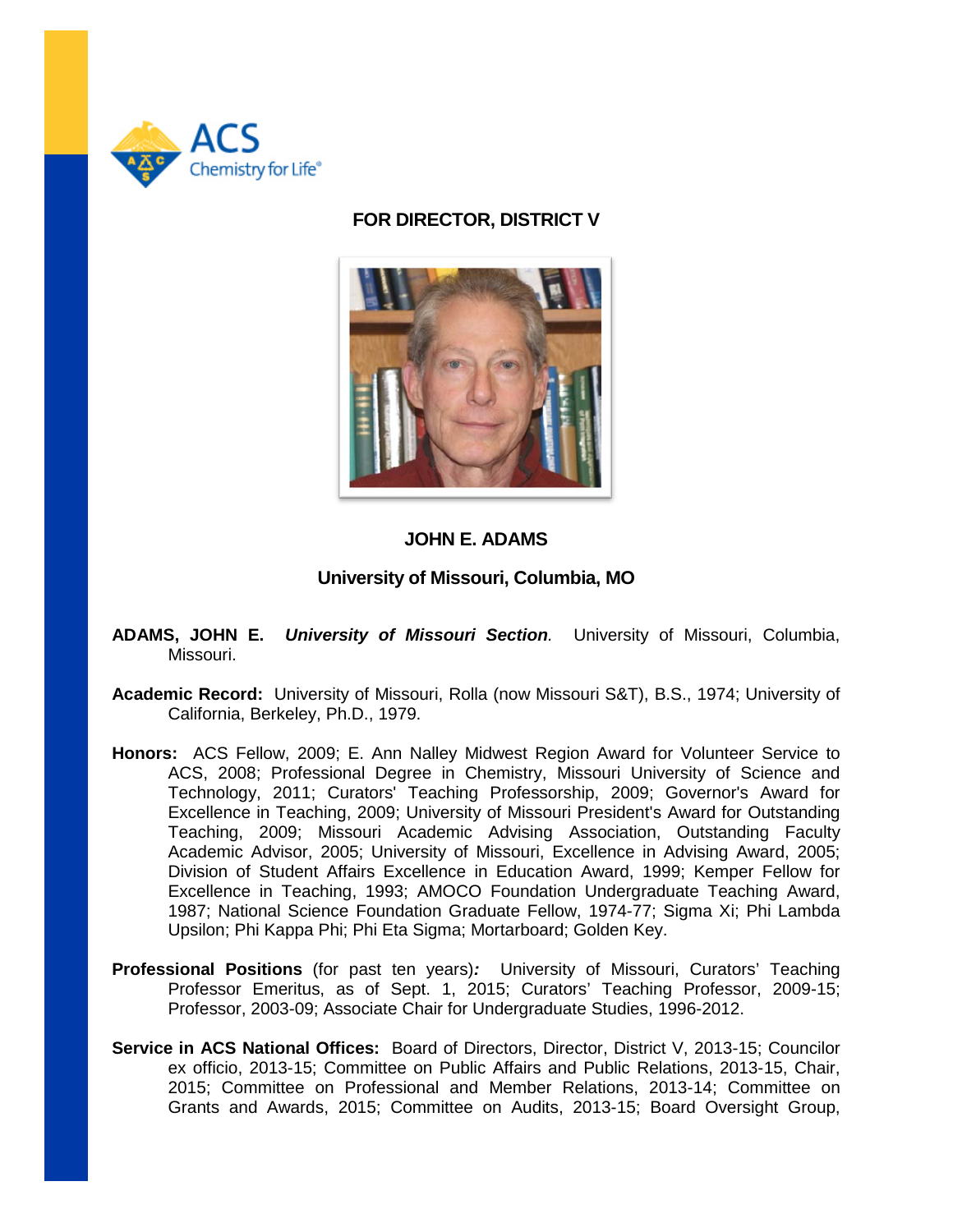Society Program Portfolio Management, 2013-14, Goals, Metrics & Valuation Team, Chair, 2013-14; Council Policy Committee, 2011-13, (Nonvoting) 2010; Board Committee on Planning, 2010; Committee on Budget and Finance, 2003-10, Committee Associate, 2002, Chair, 2010, Consultant, 2014-2015, Society Program Review Subcommittee, 2014-2015, Chair, 2014; Committee on Constitution and Bylaws, 2002, Committee Associate, 2003-10; Committee on Membership Affairs, 1995-2000, Committee Associate, 2001, 1994; Board of Trustees, Group Insurance Plans for ACS Members, 2011-16, 1997-2000; Fellows Oversight Committee, Chair, 2010-13; Committee on Executive Compensation, 2010; Program Review Advisory Group, 2006- 09, Chair, 2009.

- **Service in ACS Offices:** Member ACS since 1974. *Division of Physical Chemistry*: Councilor, 2003-14. *University of Missouri Section*: Councilor, 1993-02; Chair, 1988-89; Chair-Elect, 1988; Secretary-Treasurer, 1984-85. *Midwest Regional Meeting*: General Chair, 2003; Program Chair, 1993; Webmaster, 2004 to date; Historian, 2010 to date.
- **Member:** Alpha Chi Sigma; American Physical Society; American Association of Chemistry Teachers. *ACS Divisions:* Chemical Education; Computers in Chemistry; History of Chemistry; and Physical Chemistry.
- **Related Activities:**Wakonse Conference on College Teaching, Staff, 1999-2015; Symposia co-chair, 223<sup>rd</sup> and 224<sup>th</sup> National Meetings; Co-organizer, Midwest Theoretical Chemistry Conference, 2005, 1994; Alpha Chi Sigma, Grand Master Alchemist (President), 2002-04, Grand Professional Alchemist (Vice President), 1998-02; Delta Chapter Advisor, 1990-2015; Alpha Chi Sigma Educational Foundation, 1998-2018, Trustee, 1998 to date, Secretary-Treasurer, 2009 to date; Brown University, Visiting Associate Professor, 1989-90; Los Alamos National Laboratory, Postdoctoral Fellow, 1979-81.

## **STATEMENT**

*The statements of the candidates represent their opinions and do not necessarily represent the views of the ACS.*

Before wandering off into the land of election platitudes, I thank you for permitting me to represent you as District V Director for 2013-2015. These years have been challenging (a euphemism for "one darned thing after another"); the Board has faced open-access publishing directives, changing Society leadership at CAS and in DC, an improving economy that nonetheless remains difficult for those just entering the workforce, federal dysfunction (another euphemism—feel free to insert your own pejorative descriptor), and increasing demand for ACS products and services from those residing outside the US. I have no doubt, given the diverse interests, employment situations, political affiliations, and temperaments of ACS members, that we have delighted some, antagonized some, and merely confused others. Nevertheless, my colleagues and I have done our best to keep the welfare of you and the other members at the forefront of our deliberations and actions, while recognizing that ACS cannot be all things to all people. As I wrote three years ago, we necessarily must prioritize if we are to maximize our influence and impact. I am not one to trumpet personal accomplishments, but I confess to being proud of my role in developing the framework and implementation mechanisms of a more robust